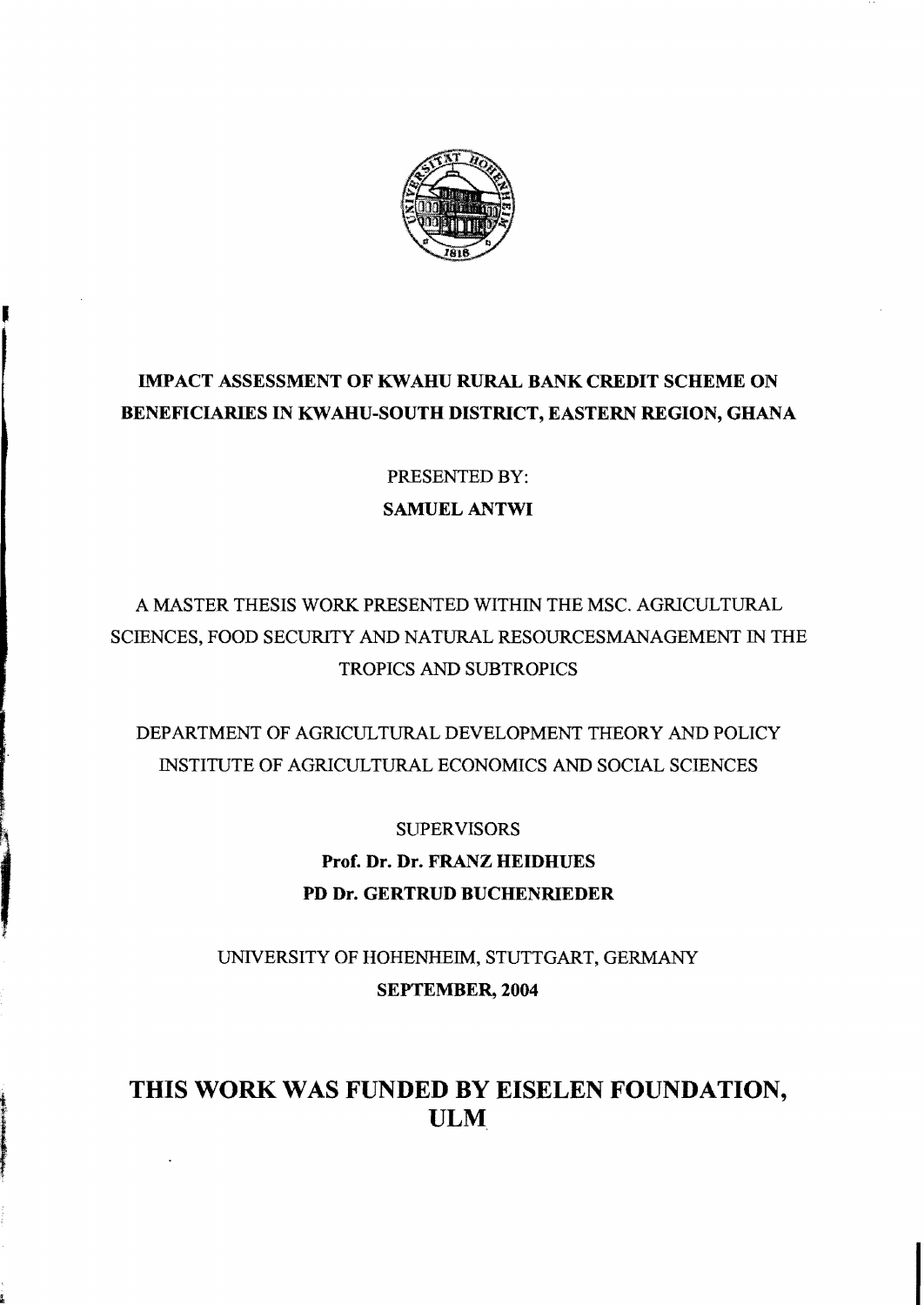## **Abstract**

Credit administration is very important for improving the livelihood of poor peasant farmers. This is because with credit, farmers can have access to improved technologies hence improved output. So many institutions administer credit but the livelihood of beneficiaries seems not to have improved. The inability of people in the study area to access better forms of education, health facilities, employment provision and food security has been a major source of worry to policy makers, researchers and non-governmental organizations.

It is against this background that the Kwahu Rural Bank credit scheme was established in the study area and this has been in operation for over ten years hence the need to assess the effects, positive and negative on beneficiaries.

The general objective of the study is to assess the impact of the credit facility administered by K wahu Rural Bank on the beneficiaries in the K wahu South district.

Questionnaire was used to collect primary data from respondents. Secondary data was collected from the offices of Kwahu Rural Bank, Regional Economic Planning, Ministry of Food and Agriculture, other research works, magazines and libraries. The data collected were analyzed using SPSS packages. Chi-square statistical test was also conducted to test the hypotheses set for the study.

The prime income generating activity identified in the study area is farming. 20 beneficiaries are engaging in subsidiary jobs because of the credit scheme. 23 of the beneficiaries representing 86.7% ofthe total beneficiaries had increased their farm sizes remarkably to 4 or more acres with the credit as compared as compared to only 10% who were engaged in 4 or more acre land before the credit. 83.3% of the beneficiaries now get more than 6 bags but none of the beneficiaries was getting that much before the credit. With the credit, 66.7% of the beneficiaries were able to increased their annual income far above five million cedis. 83.3% of the beneficiaries are now able to provide enough food for the family all year long as compared to only 16.7% who could do that before the credit was introduced. 90% of the beneficiaries were able to access orthodox medical treatment with the scheme as against 20% before the credit scheme. 100.0% of the beneficiaries were able to send their children of school going age to school as compared to 83.3% who could send their children of school going age to school before the credit scheme. Besides, 80.0% of the beneficiaries are able to pay school fees promptly with the credit as compared to only 3.3% who could pay school fees promptly before the credit scheme. 100.0% of the beneficiaries are now involved in bank savings with the credit as against 20.0% who were involved in bank savings before the credit scheme.

In effect, the credit has also improved the livelihood of the benefiting households. To a large extent, the credit scheme is on the right track to achieving its aims and objectives.

Poor road networks that hinders the carting of agricultural produce was identified as the major impediment faced by beneficiaries besides untimeliness and inadequacy of credit.

Based on the lessons learnt from the study, various recommendations were made, which when adopted by the Communities, Kwahu Rural Bank, Policy makers, local and International